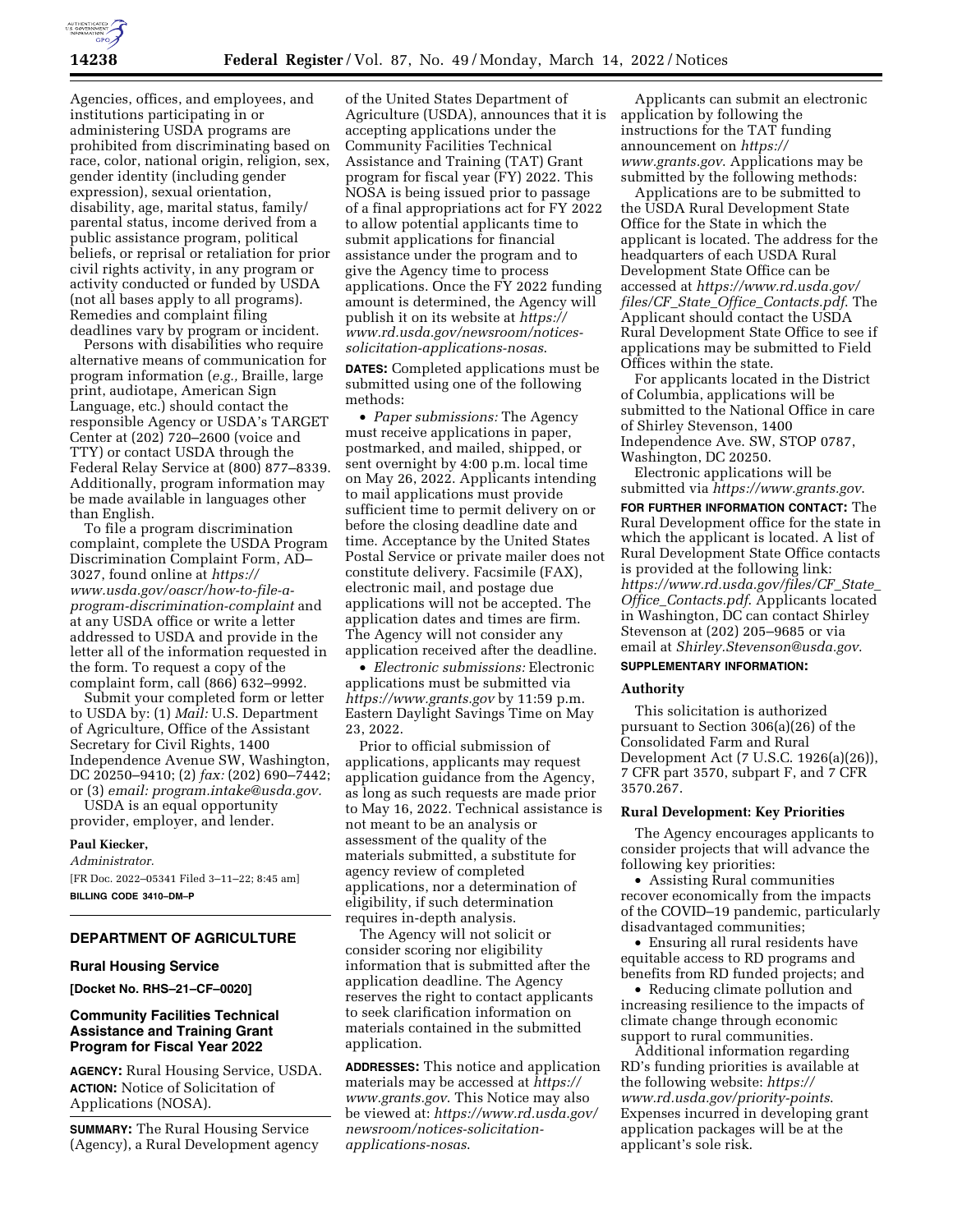### **Background**

USDA's Rural Development Agencies, comprised of the Rural Business-Cooperative Service (RB–CS), Rural Housing Service (RHS), and the Rural Utilities Service (RUS), are leading the way in helping rural America improve the quality of life and increase the economic opportunities for rural people. RHS offers a variety of programs to build or improve housing and essential community facilities in rural areas. The Agency also offers loans, grants, and loan guarantees for single- and multifamily housing, child-care centers, fire and police stations, hospitals, libraries, nursing homes, schools, first responder vehicles and equipment, housing for farm laborers and much more. The Agency also provides technical assistance loans and grants in partnership with non-profit organizations, Indian tribes, state and Federal government agencies, and local communities.

### **Program Description**

The RHS provides TAT grants to eligible public bodies and private, nonprofit organizations (such as states, counties, cities, townships, incorporated towns, villages, boroughs, authorities, districts, and Tribes located on Federal or state reservations) to provide technical assistance and training in support of essential community facilities programs. In turn, this technical assistance and training helps grantees identify and plan for community facility needs in their area. Once these needs are pinpointed, the grantee can find additional public and private financial resources.

#### **Paperwork Reduction Act**

The paperwork burden has been approved by the Office of Management and Budget (OMB) under OMB Control Number 0575–0198.

#### **Overview**

*Federal Agency:* Rural Housing Service (RHS).

*Funding Opportunity Title:*  Community Facilities Technical Assistance and Training Grant.

*Announcement Type:* Notice of Solicitation of Applications (NOSA).

*Assistance Listing (formerly CFDA):*  10.766.

*Funding Opportunity Number:*  USDA–RD–CFTAT–202.

*Due Date for Applications:*  Applications must be submitted using one of the following methods:

*Paper submissions:* The deadline for receipt of a paper application is 4 p.m. local time, May 26, 2022.

*Electronic submissions:* Electronic applications will be accepted via *Grants.gov*. The deadline for receipt of an electronic application via *[https://](https://Grants.gov) [Grants.gov](https://Grants.gov)* is 11:59 p.m. Eastern Daylight Savings Time on May 23, 2022. The application dates and times are firm. The Agency will not consider any application received after the deadline. Applicants intending to mail applications must provide sufficient time to permit delivery on or before the closing deadline date and time. Acceptance by the United States Postal Service or private mailer does not constitute delivery. Facsimile (FAX), electronic mail, and postage due applications will not be accepted. Prior to official submission of applications, applicants may request technical assistance or other application guidance from the Agency, as long as such requests are made prior to May 17, 2022. Technical assistance is not meant to be an analysis or assessment of the quality of the materials submitted, a substitute for agency review of completed applications, nor a determination of eligibility, if such determination requires in-depth analysis. The Agency will not solicit or consider scoring or eligibility information that is submitted after the application deadline. The Agency reserves the right to contact applicants to seek clarification information on materials contained in the submitted application.

#### **Items in Supplementary Information**

- I. Funding Opportunity Description
- II. Award Information
- III. Eligibility Information
- IV. Application and Submission Information V. Unique Entity Identifier (UEI) and System
- for Awards Management (SAM)
- VI. Application Processing
- VII. Scoring Criteria
- VIII. Federal Award Administration Information

IX. Non-Discrimination Statement

# **I. Funding Opportunity Description**

The Community Facilities Technical Assistance and Training Grant program is authorized by Section 306(a)(26) of the Consolidated Farm and Rural Development Act (7 U.S.C. 1926(a)(26)).

Program regulations can be found at 7 CFR part 3570, subpart F, referenced in this Notice. The purpose of this Notice is to seek applications from entities that will provide technical assistance and/or training with respect to essential community facilities programs. The purpose of this program is to assist entities in rural areas in accessing funding under RHS's Community Facilities Programs in accordance with 7 CFR part 3570, subpart F. Funding priority will be made to private,

nonprofit or public organizations that have experience in providing technical assistance and training to rural entities.

### **II. Award Information**

*Type of Awards:* Grants will be made to eligible entities who will then provide technical assistance and training to eligible ultimate recipients. *Fiscal Year Funds:* FY 2022 TAT Grant funds.

*Available Funds*: This NOSA is being issued prior to passage of a final appropriations act for FY 2022. Once the FY 22 funding amount is determined, the Agency will publish it on its website at *[https://](https://www.rd.usda.gov/newsroom/notices-solicitation-applications-nosas) [www.rd.usda.gov/newsroom/notices](https://www.rd.usda.gov/newsroom/notices-solicitation-applications-nosas)[solicitation-applications-nosas](https://www.rd.usda.gov/newsroom/notices-solicitation-applications-nosas)*. Up to ten percent of the available funds may be awarded to the highest scoring Ultimate Recipient(s) as long as they score a minimum score of at least 70. The Agency reserves the right to reduce funding amounts based on the Agency's determination of available funding or other Agency funding priorities.

*Funding Award Amounts:* Grant awards for Technical Assistance providers assisting Ultimate Recipients within one state may not exceed \$150,000. Grant awards made to Ultimate Recipients will not exceed \$50,000.

*Award Dates:* Awards will be funded on or before September 15, 2022.

### **III. Eligibility Information**

Both the applicant and the use of funds must meet eligibility requirements. The applicant eligibility requirements can be found at 7 CFR 3570.262. Eligible project purposes can be found at 7 CFR 3570.263. Ineligible project purposes can be found at 7 CFR 3570.264. Restrictions substantially similar to Sections 744 and 745 outlined in Division C, Title VII, ''General Provisions—Government-Wide'' of the Consolidated Appropriations Act, 2021 (Pub. L. 116–260) will apply unless noted on the Rural Development website (*[https://www.rd.usda.gov/](https://www.rd.usda.gov/programs-services/community-facilities-technical-assistance-and-training-grant)  [programs-services/community-facilities](https://www.rd.usda.gov/programs-services/community-facilities-technical-assistance-and-training-grant)[technical-assistance-and-training](https://www.rd.usda.gov/programs-services/community-facilities-technical-assistance-and-training-grant)[grant](https://www.rd.usda.gov/programs-services/community-facilities-technical-assistance-and-training-grant)*). Any corporation that has been convicted of a felony criminal violation under any Federal law within the past 24 months, or that has any unpaid Federal tax liability that has been assessed, for which all judicial and administrative remedies have been exhausted or have lapsed, and that is not being paid in a timely manner pursuant to an agreement with the authority responsible for collecting the tax liability, is not eligible for financial assistance provided with full-year appropriated funds, unless a Federal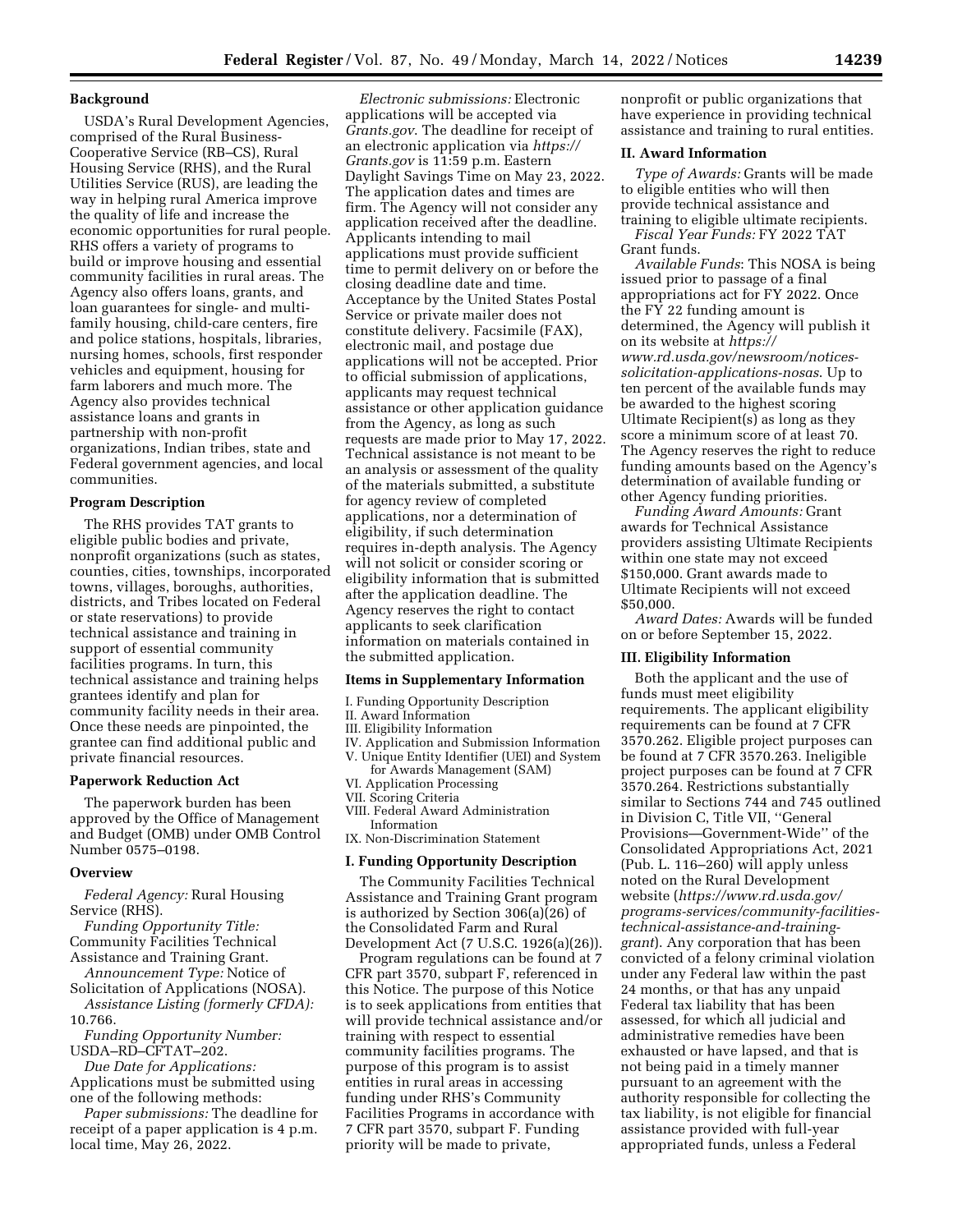agency has considered suspension or debarment of the corporation and has made a determination that this further action is not necessary to protect the interests of the Government.

## **IV. Application and Submission Information**

The requirements for submitting an application can be found at 7 CFR 3570.267. All applicants can access application materials at *[https://](https://www.grants.gov) [www.grants.gov](https://www.grants.gov)*. Applications must be received by the Agency by the due date listed in the **DATES** section of this Notice. Applications received after that due date will not be considered for funding. Paper copies of the applications will be submitted to the State Office in which the applicant is headquartered. Electronic submissions should be submitted at *[https://](https://www.grants.gov) [www.grants.gov](https://www.grants.gov)*. A listing of the Rural Development State Offices may be found at *[https://www.rd.usda.gov/files/](https://www.rd.usda.gov/files/CF_State_Office_Contacts.pdf)  CF*\_*State*\_*Office*\_*[Contacts.pdf](https://www.rd.usda.gov/files/CF_State_Office_Contacts.pdf)*. Applicants whose headquarters are in the District of Columbia will submit their application to the National Office in care of Shirley Stevenson, 1400 Independence Ave. SW, STOP 0787, Washington, DC 20250. Both paper and electronic applications must be received by the Agency by the deadlines stated in the **DATES** section of this Notice. The use of a courier and package tracking for paper applications is strongly encouraged. An applicant can only submit one application for funding. Application information for electronic submissions may be found at *[https://](https://www.grants.gov) [www.grants.gov](https://www.grants.gov)*. Applications will not be accepted via FAX or email.

## **V. Unique Entity Identifier (UEI) and System for Awards Management (SAM)**

Grant applicants must obtain a Unique Entity Identifier (UEI) and register in the System for Award Management (SAM) prior to submitting an application pursuant to 2 CFR 25.200(b). Instructions for obtaining the UEI are available at *[https://sam.gov/](https://sam.gov/content/entity-registration) [content/entity-registration](https://sam.gov/content/entity-registration)*.

In addition, an entity applicant must maintain registration in SAM at all times during which it has an active Federal award or an application or plan under consideration by the Agency. The applicant must ensure that the information in the database is current, accurate, and complete. Applicants must ensure they complete the Financial Assistance General Certifications and Representations in SAM. Similarly, all recipients of Federal financial assistance are required to report information about first-tier subawards and executive compensation

in accordance with 2 CFR part 170. So long as an entity applicant does not have an exception under 2 CFR 170.110(b), the applicant must have the necessary processes and systems in place to comply with the reporting requirements should the applicant receive funding. See 2 CFR 170.200(b).

An applicant, unless excepted under 2 CFR 25.110(b), (c), or (d), is required to:

(a) Be registered in SAM before submitting its application;

(b) Provide a valid UEI in its application; and

(c) Continue to maintain an active SAM registration with current information at all times during which it has an active Federal award or an application or plan under consideration by a Federal awarding agency.

The Federal awarding agency may not make a federal award to an applicant until the applicant has complied with all applicable UEI and SAM requirements. If an applicant has not fully complied with these requirements by the time the Federal awarding agency is ready to make a Federal award, the Federal awarding agency may determine that the applicant is not qualified to receive a Federal award and use that determination as a basis for making a Federal award to another applicant.

As required by the Office of Management and Budget (OMB), all grant applications must provide a UEI number when applying for Federal grants. Organizations can obtain a UEI at *[https://sam.gov/content/entity](https://sam.gov/content/entity-registration)[registration](https://sam.gov/content/entity-registration)*.

#### **VI. Application Processing**

(a) Applications will be processed in accordance with this NOSA and 7 CFR 3570.272:

(1) Applications that are not selected for funding due to low rating will be notified by the Agency. Applications that cannot be funded in the fiscal year that the application was received will not be retained for consideration in the following fiscal year.

(2) Applicants selected for funding will need to accept the conditions set forth in the Letter of Conditions, meet all such conditions, and complete a grant agreement which outlines the terms and conditions of the grant award before grant funds will be disbursed.

# **VII. Scoring Criteria**

Applications will be scored in accordance with this NOSA and 7 CFR 3570.273. Those applications receiving the highest points using the scoring factors will be selected for funding. Up to 10% of the available funds may be awarded to the highest scoring Ultimate Recipient(s) as long as they score a

minimum score of at least 70. In the case of a tie, the first tiebreaker will go to the applicant who scores the highest on matching funds. If two or more applications are still tied after using this tiebreaker, the next tiebreaker will go to the applicant who scores the highest in the multi-jurisdictional category. Once the successful applicants are announced, the State Office will be responsible for obligating the grant funds, executing all obligation documents, and the grant agreement, as provided by the agency.

The Agency will score each application using the following scoring factors:

(a) *Experience:* Applicant Experience at developing and implementing successful technical assistance and/or training programs:

(1) More than 10 years—40 points.

(2) More than 5 years to 10 years—25 points.

(3) 3 to 5 years—10 points.

(b) *No prior grants received:* 

(1) Applicant has never received a TAT Grant—5 points.

(c) *Population:* The average population of proposed area(s) to be served:

(1) 2,500 or less—15 points.

- (2) 2,501 to 5,000—10 points.
- (3) 5,001 to 10,000—5 points.

(d) *MHI:* The average median household income (MHI) of the proposed area to be served is below the higher of the poverty line or:

(1) 60 percent of the State's MHI—15 points.

(2) 70 percent of the State MHI—10 points. (3) 90 percent of the State's MHI—5 points.

(e) *Multi-jurisdictional:* The proposed technical assistance or training project is part of a Multi-jurisdictional project comprised of:

(1) More than 10 jurisdictions—15 points. (2) More than 5 to 10 jurisdictions—10 points.

(3) 3 to 5 jurisdictions—5 points.

(f) *Soundness of approach:* Up to 10 points.

(1) The problem/issue being addressed in the Needs Assessment is clearly defined, supported by data, and addresses the needs;

(2) Goals & objectives are clearly defined, tied to the need as defined in the work plan, and are measurable;

(3) Work plan clearly articulates a well thought out approach to accomplishing objectives and clearly identifies who will be served by the project; and

(4) The proposed activities are needed in order for a complete Community Facilities loan and/or grant application.

(g) *Matching funds:*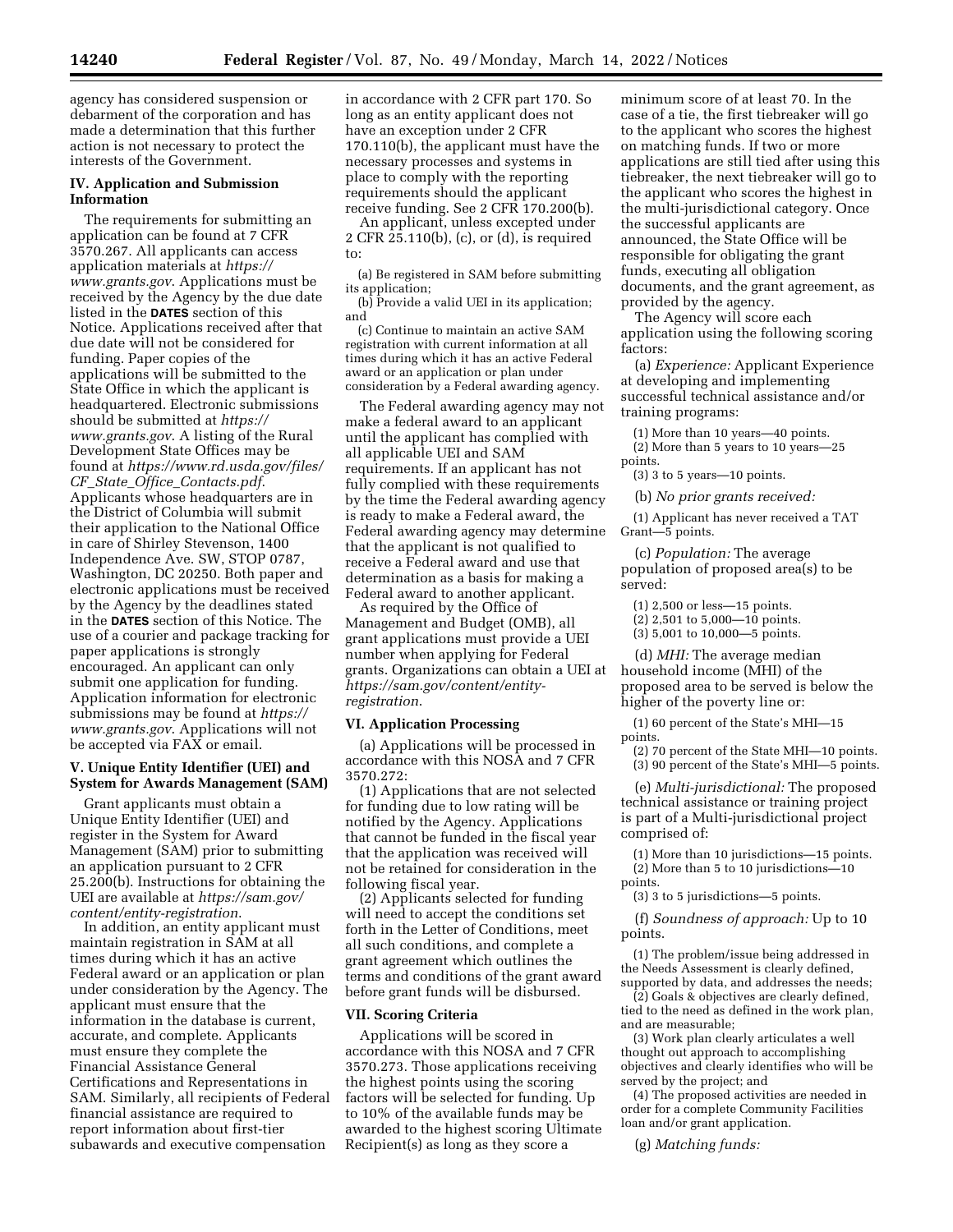(1) There is evidence of the commitment of other cash funds of 20% of the total project costs—10 points.

(2) There is evidence of the commitment of other cash funds of 10% of the total project costs—5 points.

(h) *State Director discretionary points.*  The State Director may award up to 10 discretionary points for the highest priority project in each state, up to 7 points for the second highest priority project in each state, and up to 5 points for the third highest priority project that address the following key priorities:

(1) COVID–19 Impacts. Priority points may be awarded if the project is located in or serving one of the top 10% of counties or county equivalents based upon county risk score in the United States. Information on whether your project qualifies for priority points can be found at the following website: *<https://www.rd.usda.gov/priority-points>*.

(2) Equity. Priority points may be awarded if the project is located in or serving a community with score 0.75 or above on the CDC Social Vulnerability Index. Information on whether your project qualifies for priority points can be found at the following website: *<https://www.rd.usda.gov/priority-points>*.

(3) Climate Impacts. Priority points may be awarded if the project is located in or serving coal, oil and gas, and power plant communities whose economic well-being ranks in the most distressed tier of the Distressed Communities Index. Information on whether your project qualifies for priority points can be found at the following website: *<https://www.rd.usda.gov/priority-points>*.

The State Director will place written documentation in the project file each time the State Director assigns these points.

(i) *Administrator discretionary points.*  The Administrator may award up to 20 discretionary points for projects to address geographic distribution of funds, emergency conditions caused by economic problems, natural disasters and other initiatives identified by the Secretary such as applicants proposing to advance any or all of the Agency's three key funding priorities, provided that all other requirements set forth in this notice are otherwise met. The key priorities are:

(1) COVID–19 Impacts. Priority points may be awarded if the project is located in or serving one of the top 10% of counties or county equivalents based upon county risk score in the United States. Information on whether your project qualifies for priority points can be found at the following website: *<https://www.rd.usda.gov/priority-points>*.

(2) Equity. Priority points may be awarded if the project is located in or serving a community with score 0.75 or above on the CDC Social Vulnerability Index. Information on whether your project qualifies for priority points can be found at the following website: *<https://www.rd.usda.gov/priority-points>*.

(3) Climate Impacts. Priority points may be awarded if the project is located in or serving coal, oil and gas, and power plant communities whose economic well-being ranks in the most distressed tier of the Distressed Communities Index. Information on whether your project qualifies for priority points can be found at the following website: *<https://www.rd.usda.gov/priority-points>*.

### **VIII. Federal Award Administration Information**

1. Federal Award Notice. Within the limit of funds available for such purpose, the awarding official of the Agency shall make grants in ranked order to eligible applicants under the procedures set forth in this Notice and the grant regulation 7 CFR part 3570, subpart F. Successful applicants will receive a letter in the mail containing instructions on requirements necessary to proceed with execution and performance of the award. This letter is not an authorization to begin performance. In addition, selected applicants will be requested to verify that components of the application have not changed at the time of selection and on the award date, if requested by the Agency.

The award is not approved until all information has been verified, and the awarding official of the Agency has signed Form RD 1940–1, ''Request for Obligation of Funds'' and the grant agreement.

Unsuccessful and ineligible applicants will receive written notification of their review and appeal rights.

2. Administrative and National Policy Requirements. Grantees will be required to do the following:

(a) Execute a Grant Agreement.

(b) Execute Form RD 1940–1.

(c) Use Form SF 270, ''Request for Advance or Reimbursement'' to request reimbursement. Provide receipts for expenditures, timesheets, and any other documentation to support the request for reimbursement.

(d) Provide financial status and project performance reports as set forth at 7 CFR 3570.276.

(e) Maintain a financial management system that is acceptable to the Agency.

(f) Ensure that records are maintained to document all activities and expenditures utilizing CF TAT grant funds and any matching funds, if applicable. Receipts for expenditures will be included in this documentation.

(g) Provide audits or financial information as set forth in 7 CFR 3570.277.

(h) Collect and maintain data provided by ultimate recipients on race, sex, and national origin and ensure Ultimate Recipients collect and maintain this data. Race and ethnicity data will be collected in accordance with OMB **Federal Register** notice, ''Revisions to the Standards for the Classification of Federal Data on Race and Ethnicity,'' (62 FR 58782), October 30, 1997. Sex data will be collected

in accordance with Title IX of the Education Amendments of 1972. These items should not be submitted with the application but should be available upon request by the Agency.

(i) Provide a final performance report as set forth at 7 CFR 3570.276(a)(7).

(j) Identify and report any association or relationship with Rural Development employees.

(k) The applicant and the ultimate recipient must comply with Title VI of the Civil Rights Act of 1964, Title IX of the Education Amendments of 1972, Americans with Disabilities Act (ADA), Section 504 of the Rehabilitation Act of 1973, Age Discrimination Act of 1975, Executive Order 12250, Executive Order 13166 Limited English Proficiency (LEP), and 7 CFR part 1901, subpart E. The grantee must comply with policies, guidance, and requirements as described in the following applicable Code of Federal Regulations and any successor regulations:

 $(1)$  2 CFR parts 200 and 400 (Uniform Administrative Requirements, Cost Principles, and Audit Requirements for Federal Awards).

(2) 2 CFR parts 417 and 180 (Governmentwide Debarment and Suspension (Nonprocurement)).

3. Reporting

Reporting requirements for this grant as set forth at 7 CFR 3570.276.

#### **IX. Non-Discrimination Statement**

In accordance with Federal civil rights laws and U.S. Department of Agriculture (USDA) civil rights regulations and policies, the USDA, its Mission Areas, agencies, staff offices, employees, and institutions participating in or administering USDA programs are prohibited from discriminating based on race, color, national origin, religion, sex, gender identity (including gender expression), sexual orientation, disability, age, marital status, family/parental status, income derived from a public assistance program, political beliefs, or reprisal or retaliation for prior civil rights activity, in any program or activity conducted or funded by USDA (not all bases apply to all programs). Remedies and complaint filing deadlines vary by program or incident. Program information may be made available in languages other than English. Persons with disabilities who require alternative means of communication to obtain program information (*e.g.,* Braille, large print, audiotape, American Sign Language) should contact the responsible Mission Area, agency, or staff office, the USDA TARGET Center at (202) 720–2600 (voice and TTY), or the Federal Relay Service at (800) 877–8339.

To file a program discrimination complaint, a complainant should complete a Form AD–3027, USDA Program Discrimination Complaint